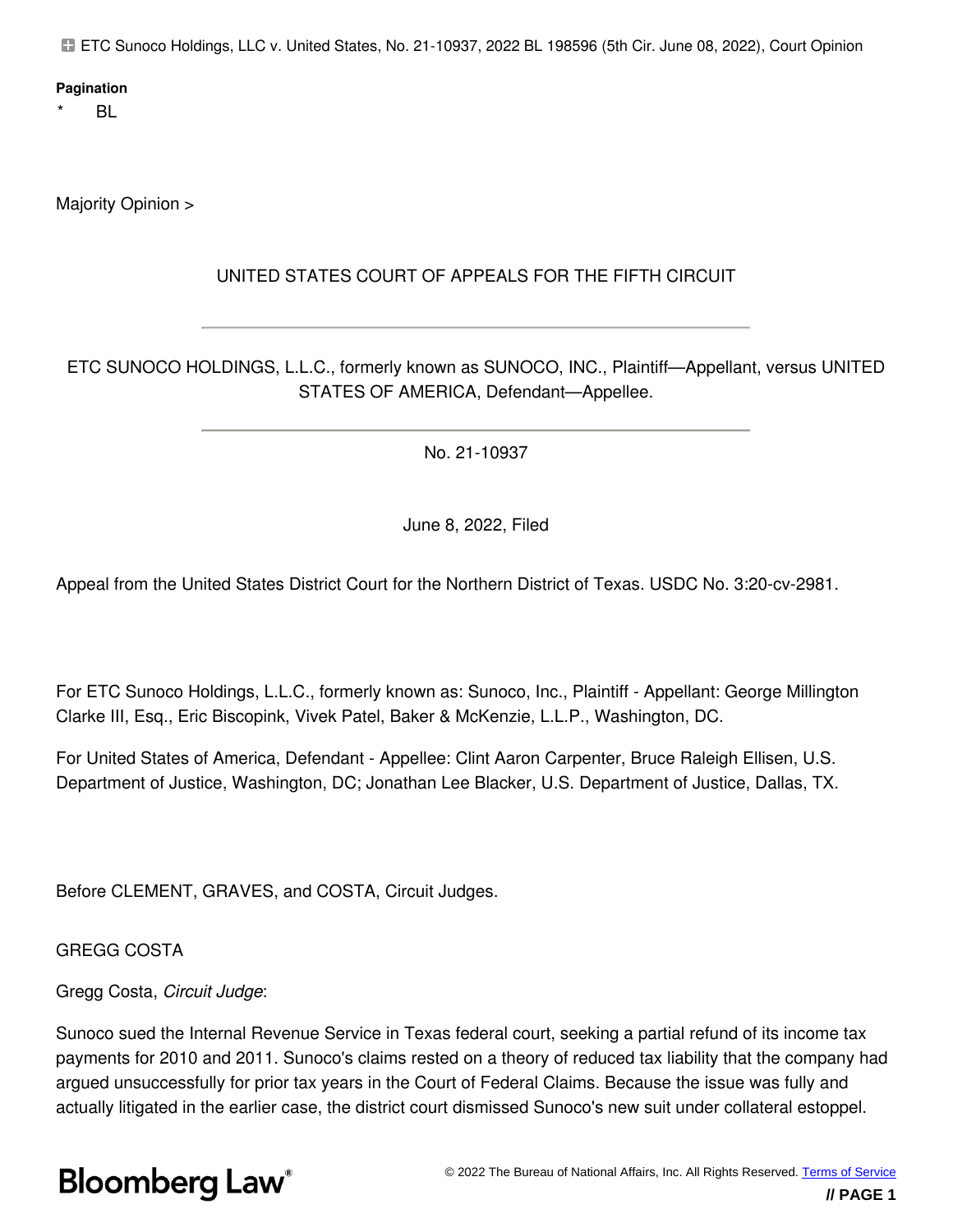ETC Sunoco Holdings, LLC v. United States, No. 21-10937, 2022 BL 198596 (5th Cir. June 08, 2022), Court Opinion

We affirm.

**I**

The United States collects an excise tax on the sale of motor fuels. 26 U.S.C. § 4081 . In 1983, Congress enacted a tax incentive program that reduced the excise-tax rate for certain renewable fuels, including alcoholfuel mixtures. *See* Highway Revenue Act of 1982, Pub. L. No. 97-424 , 96 Stat. 2097 . The incentives popularized the production of blended fuel but depleted the Highway Trust Fund, which receives the revenue from the fuel excise tax. H.R. Rep. No. 108-548, pt. 1 , at 141-42 (2004). So, in 2004, Congress restructured the program. It passed the American Jobs Creation Act, which replaced the reduced tax rate for blended fuels with an "equivalent" incentive. *See id.* at 142; Pub. L. No. 108-357 , 118 Stat. 1418 . Under the new framework, fuel producers could claim a refundable credit against their excise-tax liability for each gallon of alcohol that they blended into the gasoline they sold. 26 U.S.C. § 6426(a)(1) .

The fuel industry soon realized that the Jobs Act might offer an added tax benefit: it could potentially also reduce their income-tax liability. Excise taxes are one of the "costs of goods sold" that taxpayers may subtract from their gross profits for income-tax purposes. *See* 26 U.S.C. § 162(a) ; 26 C.F.R. § 1.61-3(a) . If fuel companies could report the facially higher excise tax for blended fuel as a cost of sale, without discounting the amount refunded in mixture credits, the refunded income would be tax-free.

Sunoco is a one of the country's largest producers and distributors of blended fuels. From 2005 to 2011, the company claimed over \$1.3 billion in mixture credits. In its original tax returns for those years, Sunoco only included its net excise-tax payments (after the credits applied) in the costs of goods sold. But the company later amended its returns, adjusting its gross income to reflect the excise taxes that it *would* have paid if it had not claimed the credits. The difference was substantial: Sunoco asked the IRS to refund more than \$300 million for the tax years 2005-20081 , and **[\*2]** nearly \$150 million for the years 2010-2011. The IRS denied the refund claims.

Sunoco brought the dispute over the 2005-2008 tax years to the Court of Federal Claims. Sunoco argued that the mixture credits satisfied but did not technically "reduce" the company's excise-tax liability, so there was no reason to subtract the credits from the taxes included in the costs of goods sold. The court disagreed and ruled for the IRS. The Federal Circuit affirmed, holding: "Sunoco asks this court to permit it to deduct, as a cost of goods sold, an excise-tax expense that it never incurred or paid. Neither the text of the Jobs Act nor its legislative history supports such a reading of the Internal Revenue Code ." *Sunoco, Inc. v. United States* ( *Sunoco I* ), 908 F.3d 710 , 715 (Fed. Cir. 2018).

Sunoco sued the IRS again five years later, seeking to recover the alleged overpayments from tax years 2010- 2011. The company made the same argument as before. But, this time, it filed the complaint in the Northern District of Texas. The district court held that issue preclusion barred the suit. The court concluded that that the three elements of issue preclusion were met: "(i) the Court of Federal Claims and the Federal Circuit decided the taxability of the Mixture Credit in *Sunoco I* ; (ii) [Sunoco] had a full and fair opportunity to litigate this issue and did so; and (iii) determining these issues was necessary to the Court's judgment in *Sunoco I* ."

**II**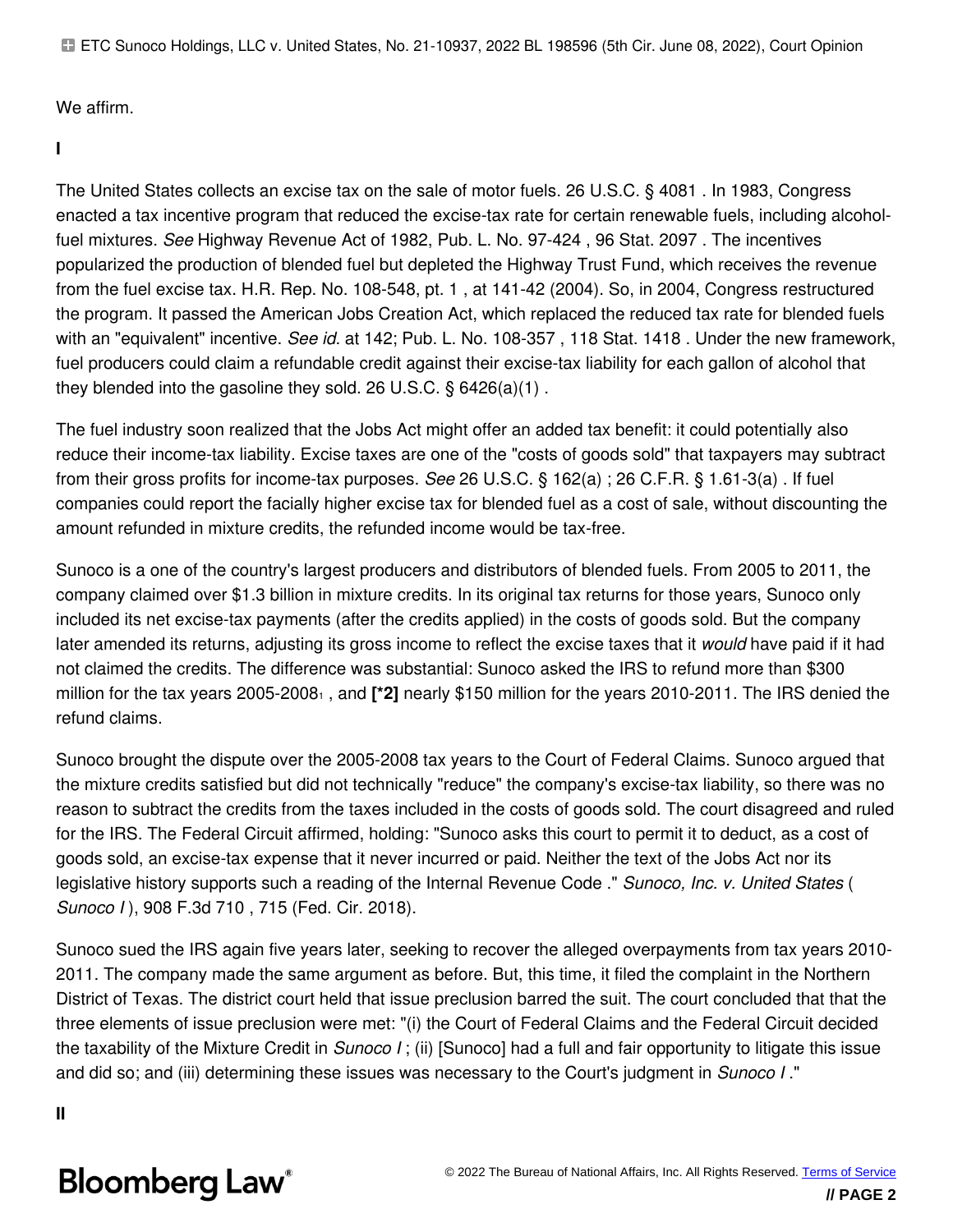The only question is the correctness of the issue preclusion ruling. Sunoco does not dispute that the three traditional elements of preclusion are satisfied. It argues, however, that the court should have considered a fourth factor: whether there are "special circumstances that would render preclusion inappropriate or unfair." *Gandy Nursery, Inc. v. United States*, 318 F.3d 631 , 639 (5th Cir. 2003). We sometimes apply this exception when an intervening change in "controlling legal principles" makes the prior ruling erroneous or obsolete. *See Petro-Hunt, L.L.C. v. United States*, 365 F.3d 385 , 399 (5th Cir. 2004); *see also Montana v. United States*, 440 U.S. 147 , 161 , 99 S. Ct. 970 , 59 L. Ed. 2d 210 (1979). Sunoco maintains that the exception applies here because, since *Sunoco I* , two of its competitors have appealed the same mixture-credit issue to other circuits. *See Exxon Mobil Corp. v. United States*, No. 21-10373 (5th Cir. filed October 26, 2021); *Delek US Holdings, Inc. v. United States*, 32 F.4th 495 (6th Cir. 2022). A decision for the fuel producer in either case would create a circuit split that might lead the Supreme Court to take up the issue. And thus, Sunoco argues, there could be an intervening change in law that would render *Sunoco I* obsolete.

We disagree and hold that *Sunoco I* has preclusive effect. To start, Sunoco relies on a change in law, which has yet to (and may never) occur. We have not ruled in *Exxon* . And while the Sixth Circuit has decided *Delek* since this appeal was filed, it agreed with the Federal Circuit's interpretation of the mixture credit. 32 F.4th at 495 . There has been no "major change[] in the law governing" this case. *See Montana*, 440 U.S. at 161 . Sunoco warns that this does not "foreclose the possibility" that the law *could* change in the future. But if that amounted to a special circumstance, preclusion **[\*3]** would never apply.

Sunoco's appeal suffers from a more fundamental flaw: We do not consider special circumstances when "both parties were involved" in the prior suit. *Bradberry v. Jefferson Cty* ., 732 F.3d 540 , 549 (5th Cir. 2013); *see Kariuki v. Tarango*, 709 F.3d 495 , 506 (5th Cir. 2013). Traditionally, collateral estoppel did not contain a special-circumstances exception. *See Bradberry*, 732 F.3d at 549 . But it did require mutuality of parties. *Id.* The exception appeared after *Parklane* softened the mutuality rule, *id.* , permitting a plaintiff to estop a defendant from relitigating an issue that it argued and lost in a suit against a different plaintiff so long as "no unfairness" resulted, *see Parklane Hosiery Co. v. Shore*, 439 U.S. 322 , 331-32 , 99 S. Ct. 645 , 58 L. Ed. 2d 552 (1979). After *Parklane* , some of our decisions "list[ed] the fairness requirement as a general requirement for the application of issue preclusion." *RecoverEdge, L.P. v. Pentecost*, 44 F.3d 1284 , 1290 n.12 (5th Cir. 1995). But we later clarified that the requirement does not extend to instances of traditional or "mutual estoppel." *In re Swate*, 99 F.3d 1282 , 1290 (5th Cir. 1996); *see also Liberty Mut. Ins. Co. v. FAG Bearings Corp.*, 335 F.3d 752 , 757-59 (8th Cir. 2003) (explaining that equitable considerations are limited to cases involving mutual estoppel). The finality concerns underlying preclusion doctrine are strongest when the same parties would be forced to relitigate "what is essentially the same controversy." *See* Restatement (Second) of Judgments § 28(2) cmt. b (1982). In that situation, preclusion applies without regard for equitable factors.<sup>2</sup>

That is the case here. Because Sunoco and the IRS were both parties to *Sunoco I* , "an inquiry into special circumstances is unnecessary." *See In re Swate*, 99 F.3d at 1290 . Sunoco is barred from relitigating the Federal Circuit's conclusion that it cannot use the mixture credits to offset both excise-tax and income-tax liability.

The judgment is AFFIRMED.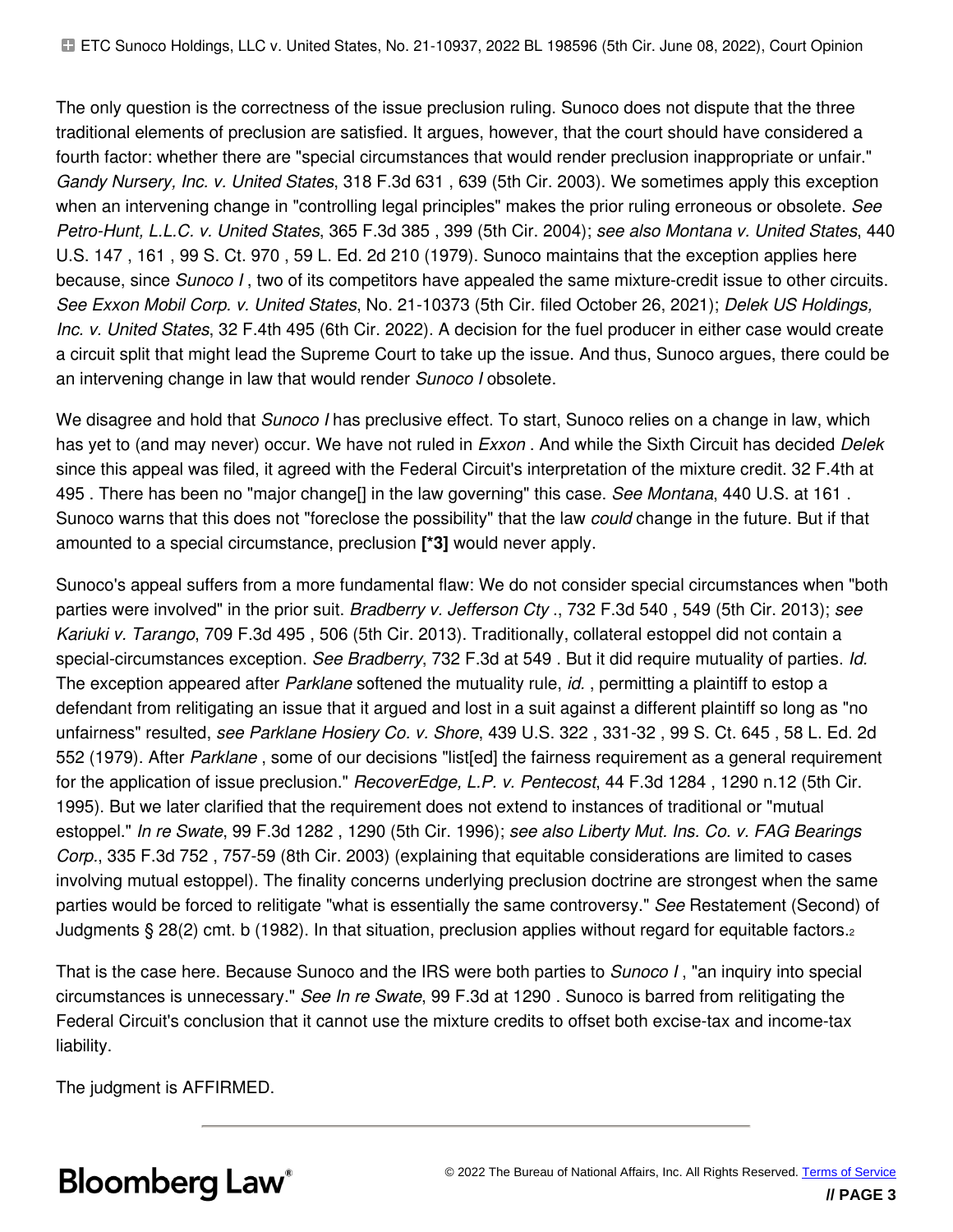ETC Sunoco Holdings, LLC v. United States, No. 21-10937, 2022 BL 198596 (5th Cir. June 08, 2022), Court Opinion

fn

1

Sunoco incurred a net operating loss in 2009, so it did not pay federal income tax that year.

fn

2

Sunoco argues that *Swate* and *Bradberry* misinterpreted dicta in *RecoverEdge* . But those cases are consistent. *RecoverEdge* doubted that a "requirement of fairness would apply" to mutual estoppel but declined to reach the question because the estopped party had not alleged any "special circumstance" affecting the case. 44 F.3d at 1290 n.12 *. Swate* and *Bradberry* then confirmed that fairness only limits nonmutual estoppel. *See In re Swate*, 99 F.3d at 1290 ; *Bradberry*, 732 F.3d at 549 .

Sunoco also maintains that, since *Bradberry* , we have "returned to considering special circumstances" in the context of mutual estoppel. But Sunoco cites just two cases, neither of which supports that statement. One involved a different estoppel exception, which narrowly applies to disputes over secondary meaning in trademark cases. *See Test Masters Educ. Servs., Inc. v. Robin Singh Educ. Servs., Inc.*, 799 F.3d 437 , 448 (5th Cir. 2015). The other—a one-page, unpublished decision—listed special circumstances as a general estoppel factor but did not apply it. *See Jackson v. Fort Bend Cty. Sheriff's Dep't*, 722 F. App'x 390 , 390 (5th Cir. 2018) (unpublished).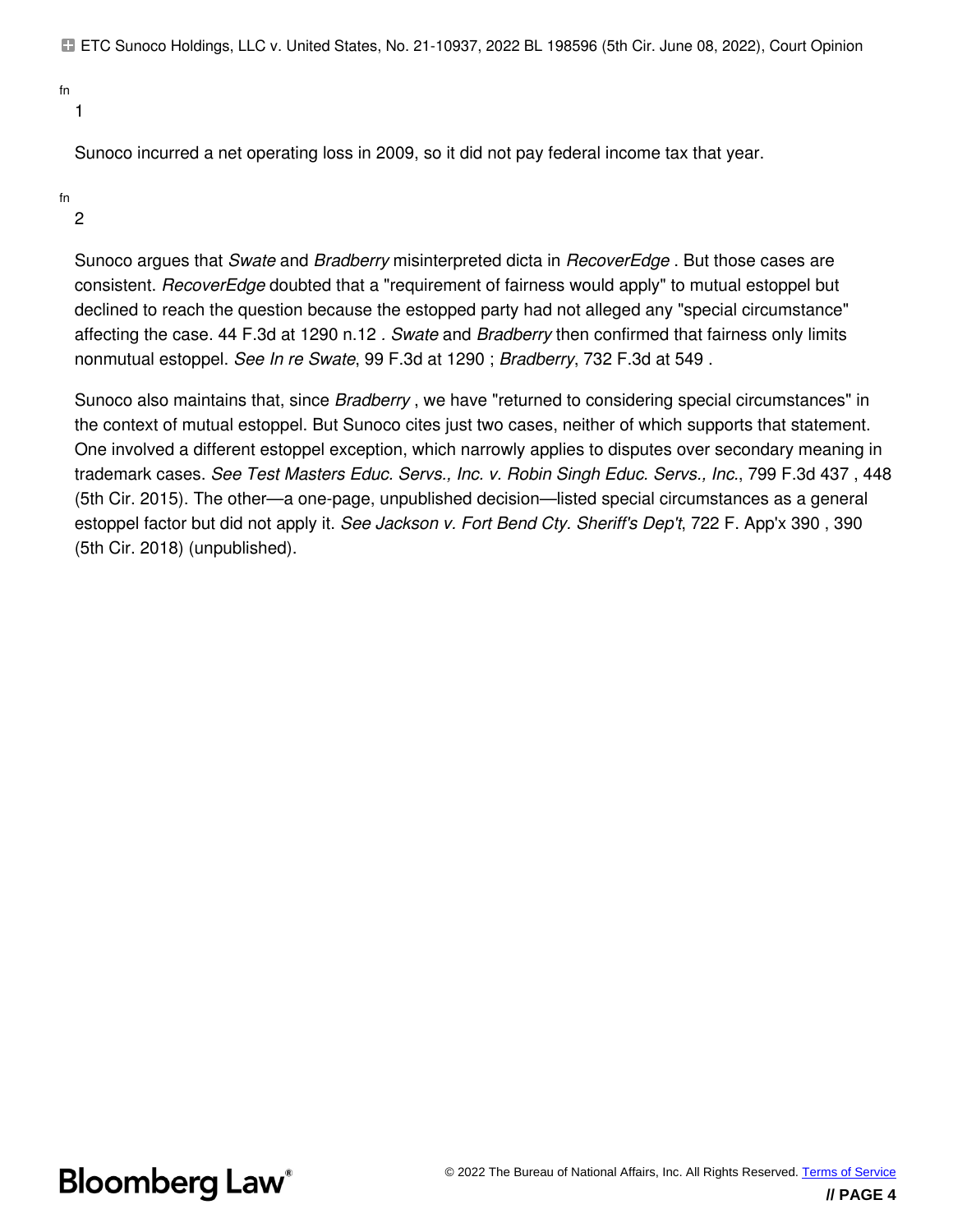## **Case Analysis ( 0 case )**

| <b>Case Analysis Summary</b> |                    |  |  |
|------------------------------|--------------------|--|--|
| Ŧ                            | Positive<br>0      |  |  |
|                              | Distinguished<br>ი |  |  |
|                              | Caution<br>O       |  |  |
| $\bullet$                    | Superseded<br>O    |  |  |
|                              | Negative<br>U      |  |  |
|                              | Total              |  |  |

### No Treatments Found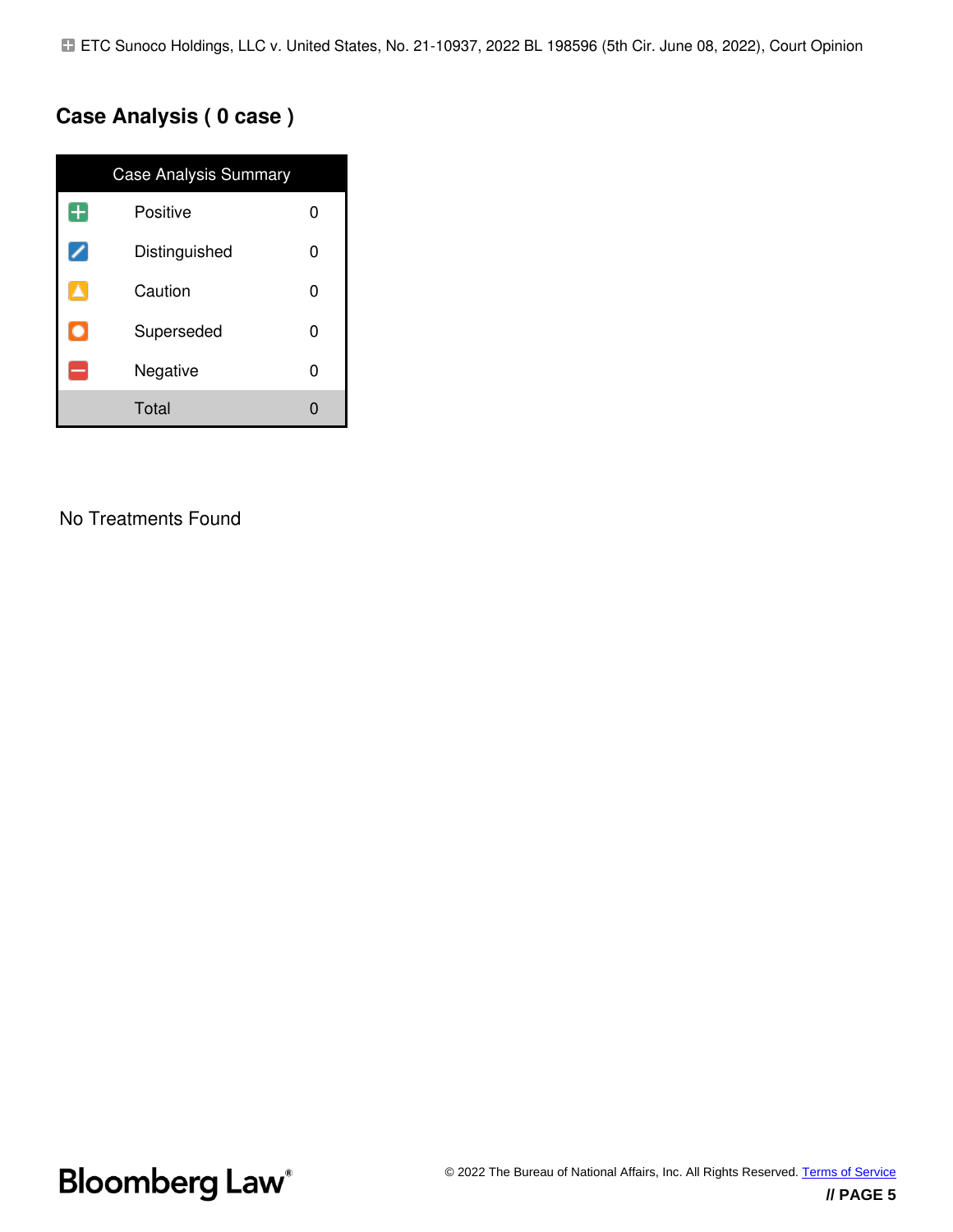### **Direct History**

| <b>Direct History Summary</b> |  |
|-------------------------------|--|
| Caution                       |  |
| Negative                      |  |
| Total                         |  |

1. [ETC Sunoco Holdings, LLC v. United States, No. 21-10937, 2022 BL 198596 \(5th Cir. June 08, 2022\)](https://www.bloomberglaw.com/product/tax/document/XLFBUFK0000N)

*affirming the order in*

8

**[ETC Sunoco Holdings LLC v. United States, No. 3:20-CV-2981-C, 2021 BL 336586, 2021 Us Dist Lexis 168259](https://www.bloomberglaw.com/product/tax/document/XORDU410000N) [\(N.D. Tex. July 20, 2021\)](https://www.bloomberglaw.com/product/tax/document/XORDU410000N)**

2. [ETC Sunoco Holdings LLC v. United States, No. 3:20-CV-2981-C, 2021 BL 336586, 2021 Us Dist Lexis](https://www.bloomberglaw.com/product/tax/document/XORDU410000N) [168259 \(N.D. Tex. July 20, 2021\)](https://www.bloomberglaw.com/product/tax/document/XORDU410000N)

*motion for summary judgment granted, case dismissed*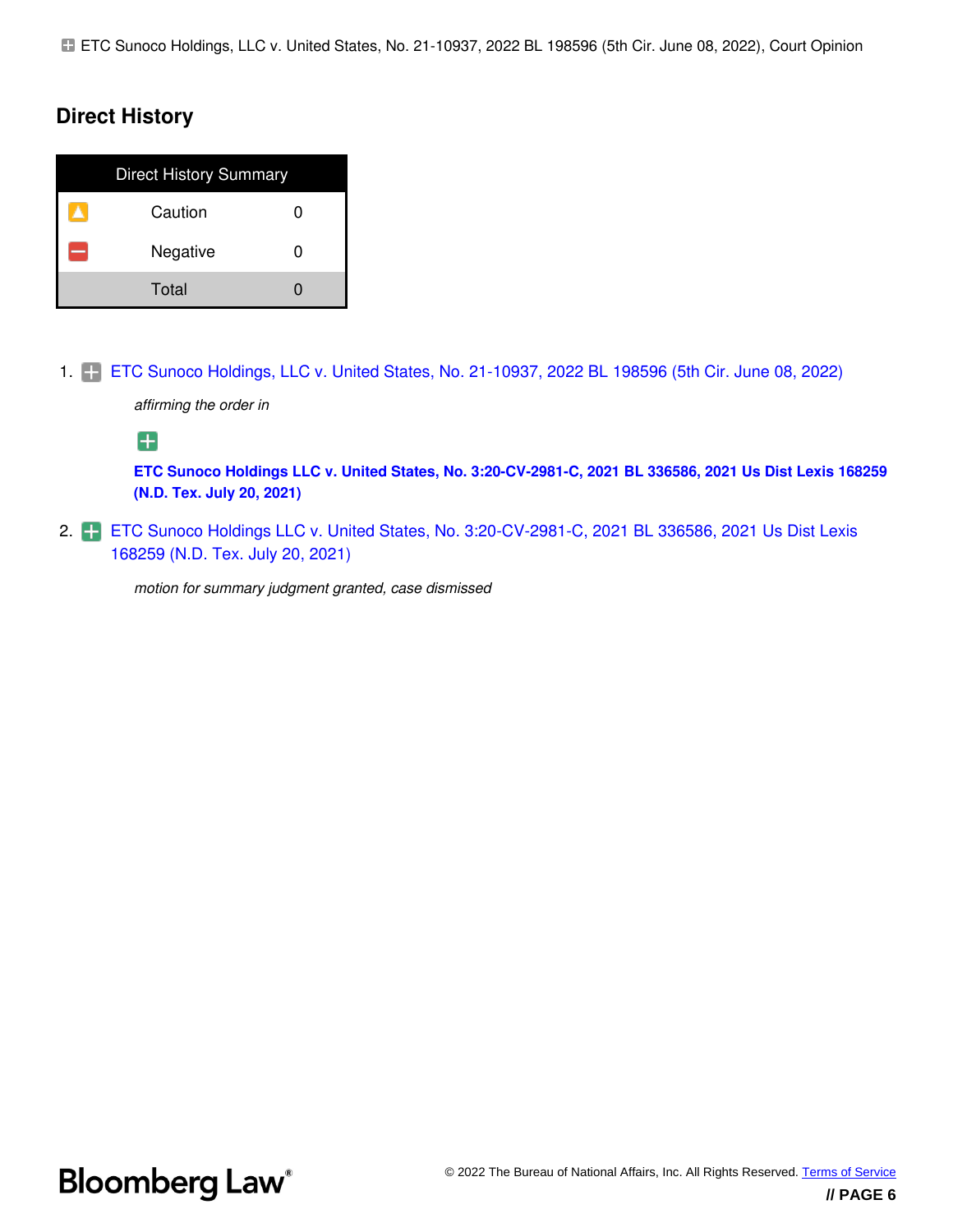### **Table Of Authorities ( 13 cases )**

|           | <b>Authorities Summary</b> |    |  |  |
|-----------|----------------------------|----|--|--|
| Ŧ         | Positive<br>13             |    |  |  |
|           | Distinguished<br>ი         |    |  |  |
| ▲         | Caution                    | ი  |  |  |
| $\bullet$ | Superseded<br>ი            |    |  |  |
| ÷         | Negative                   |    |  |  |
|           | Total                      | 13 |  |  |

| 1. | <b>Call Ave.</b>    | Cited                          | Delek US Holdings, Inc. v. United States, 32 F.4th 495 (6th<br>63<br>Cir. 2022)                                                            |
|----|---------------------|--------------------------------|--------------------------------------------------------------------------------------------------------------------------------------------|
| 2. | <b>Call And</b>     | Cited, Quoted                  | Sunoco, Inc. v. United States, 908 F.3d 710 (Fed. Cir. 2018)                                                                               |
| 3. | <b>Carl College</b> | Cited (See)                    | Jackson v. Fort Bend Cty. Sheriff's Dep't, 722 Fed. Appx. 390<br>(5th Cir. 2018)                                                           |
| 4. | <b>Carl College</b> | Cited (See)                    | Test Masters Educ. Servs., Inc. v. Robin Singh Educ. Servs.,<br>Inc., 799 F.3d 437, 116 U.S.P.Q.2d 1234, 2015 ILRC 2535<br>(5th Cir. 2015) |
| 5. |                     | Cited, Quoted                  | Bradberry v. Jefferson Cnty., 732 F.3d 540, 197 LRRM 2297<br>(5th Cir. 2013)                                                               |
| 6. |                     | Cited (See)                    | <b>Z</b> Kariuki v. Tarango, 709 F.3d 495 (5th Cir. 2013)                                                                                  |
| 7. | <b>CONTRACTOR</b>   | Cited, Quoted<br>(See)         | Petro-Hunt, LLC v. United States, 365 F.3d 385 (5th Cir.<br>2004)                                                                          |
| 8. |                     | <b>Discussed (See</b><br>also) | Liberty Mut. Ins. Co. v. FAG Bearings Corp., 335 F.3d 752<br>(8th Cir. 2003)                                                               |
| 9. |                     | Cited, Quoted                  | Gandy Nursery, Inc. v. United States, 2003-1 USTC Para. 50,<br>175, 318 F.3d 631 (5th Cir. 2003)                                           |